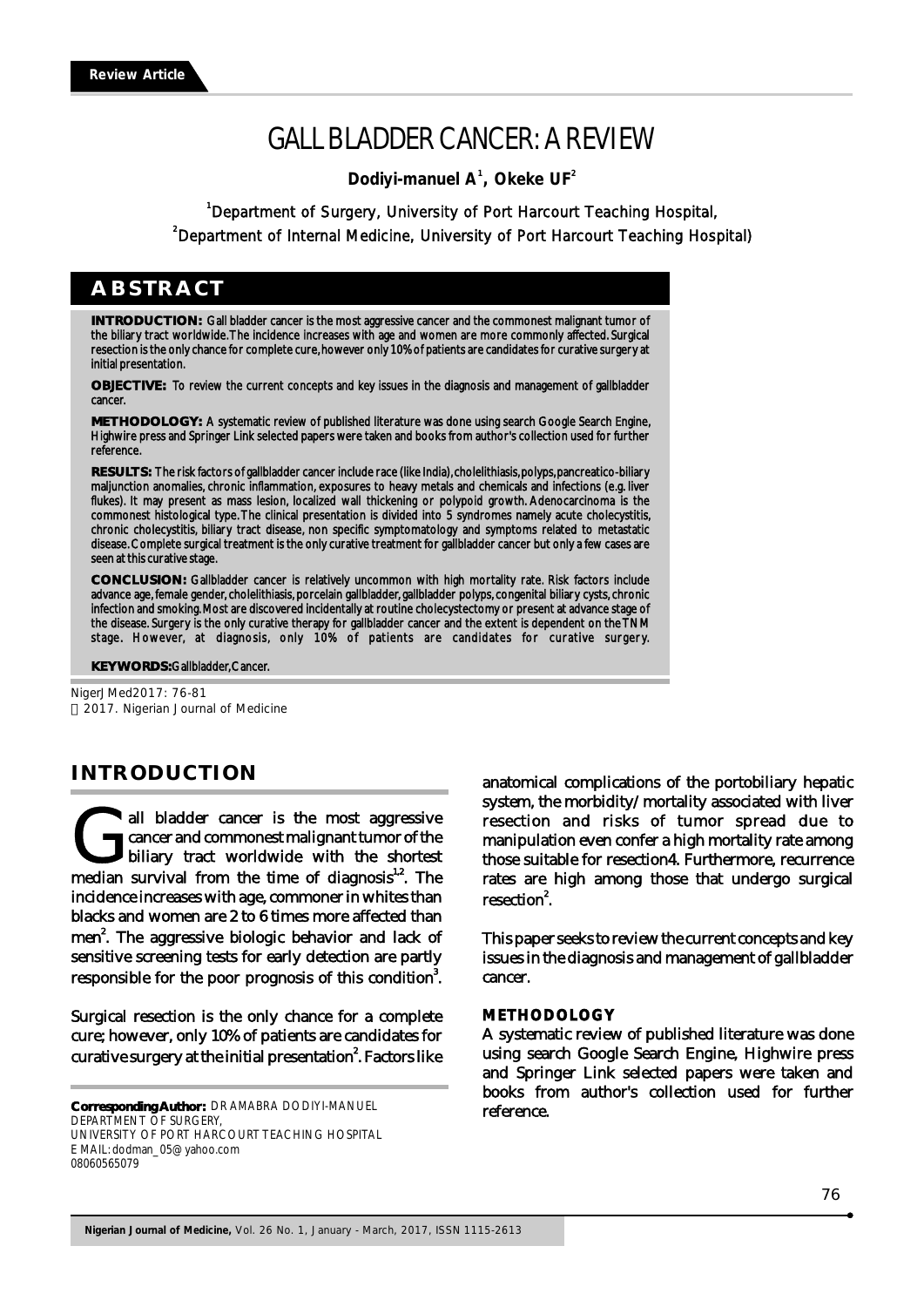# **RESULTS RISK FACTORS**

**RACIAL FACTORS:** There is geographical variability in the prevalence of gallbladder cancer worldwide. Some areas with high incidence include Delhi, India (21.5/100000), Lapaz, Bolivia (15.5/100000), South Karachi, Pakistan (15.8/100000), Quito, Ecuador (12.9/100000)<sup>1</sup>. Low incidence of 0.4-0.8/100000 in men and 0.6-1.4/100000 in women have been reported in the western world (United States of America, United Kingdom, Canada, Australia and New Zealand)<sup>5</sup>.

Environmental exposures and regional genetic predisposition to carcinogenesis have been described as reasons for this geographical variability<sup>6</sup>. This variability has also been attributed to dietary factors, with diets high in calories, carbohydrates, red meats, oils and red chili pepper conferring a higher risk while intake of green leafy vegetables and fruits may be protective $\cdot'$ . In keeping with this observation, obesity is a well recognized risk factor for the development of gallbladder cancer<sup>6,8</sup>. For each 5 point increase in body mass index, the relative risk of developing gallbladder cancer increases by 1.59 for women and 1.09 for men<sup>6,8</sup>

**CHOLELITHIASIS:** Gall stone is the most important risk factor for the development of gallbladder cancer with an 8.3 times higher risk than the general population<sup>7,10</sup>. The percentage of gallbladder cancer patients with a history of cholelithiasis is about 70-  $90\%$ <sup>7,10</sup>. Larger stones portend a greater risk, with stones ? 3cm being 9.2-10.1 times greater than stones ? 1cm1. This increased risk is most likely attributable to greater local epithelial irritation. The exact mechanism whereby cholelithiasis predisposes to gallbladder cancer remains debatable.

Gallbladder cancer has been discovered incidentally in 0.5-1.5% of patients who undergo cholecystectomy for presumed cholelithiasis<sup>1</sup>. Autopsy studies have revealed a 1-2% incidence of gallbladder cancer in patients with cholelithiasis $^{10}$ .

**GALLBLADDER POLYPS:** Nearly 5% of all adults have gallbladder polyps, but majority are pseudopolyps with no neoplastic potential: cholesterolosis (60% of gallbladder polyps), adenomyosis (25%) or inflammatory (10%)<sup>6</sup>. Other potential gallbladder polyps include non neoplastic (hyperplastic and inflammatory) and neoplastic polyps (adenomas, leiomyomas, fibromas and lipomas). Benign adenomas, constituting 4% of all gallbladder polyps, play an unclear role in neoplastic transformation; however, the absence of adenoma remnants in mucosa adjacent to adenocarcinoma suggests these tumors may not play a role in carcinogenesis in all cases<sup>6</sup>.

Polyps at risk of malignant transformation are typically rapidly growing and ? 10mm in size and solitary/sessile polyps in patients 50years with gallstones<sup>6</sup>.

General concensus guidelines for removal of gallbladder polyps ? 10mm in size, patients ? 60 years, increasing growth on serial imaging and/or presence of gallstones<sup>11</sup>. A study suggests that polyps ? 2cm can be followed by serial ultrasound every  $3-6$  months $^{12}$ . Conversely, other authors point out that up to 40% of malignant gallbladder polyps may be ? 1cm in size and thus patients with a polyp of 5-10mm should not be excluded from investigation $^{13}$ .

**PANCREATICOBILIARY MALJUNCTION ANOMALIES (PBM):** This is a congenital anomaly in which there is an abnormal union of the biliary and pancreatic ducts located outside the duodenal wall in which a sphincter is not present. It allows pancreatic fluid to reflux into the biliary system causing inflammation and genetic alterations, leading to increased cellular proliferation resulting in hyperplasia, dysplasia and then carcinoma. About 10% of patients with gallbladder cancer have this anomaly<sup>6</sup>. These patients also have a higher frequency of K-ras mutations<sup>14</sup>.

Among non PBM patients, pancreaticoduodenal reflux may occur secondary to a long common channel or high confluence of pancreaticobiliary ducts. A channel length of ? 8mm is more frequent in patients with gallbladder cancer (3%)<sup>5</sup>. The pancreaticobiliary reflux causes severe irritation of the gallbladder mucosa.

**CHRONIC INFLAMMATION:** This is considered a major factor in carcinogenesis causing DNA damage, tissue proliferation and cytokine and growth factor release. It also causes deposition of calcium within the gallbladder wall, making the gallbladder to develop a bluish hue and becoming fragile-the "procellain gallbladder". Less than 1% of gallbladder specimens demonstrate this change, but in about 25% of cases, associated with gallbladder cancer<sup>11</sup>. Only specimens with stapled calcification on imaging are considered potentially premalignant as transmural calcification is less likely to develop malignancy<sup>6</sup>.

Chronic inflammatory diseases such as primary sclerosing cholangitis are reported to be associated with a higher incidence of gallbladder cancer. Therefore, it is recommended that patients with primary sclerosing cholangitis should undergo annual gallbladder surveillance screening with ultrasound for the detection of abnormal lesions<sup>6</sup>.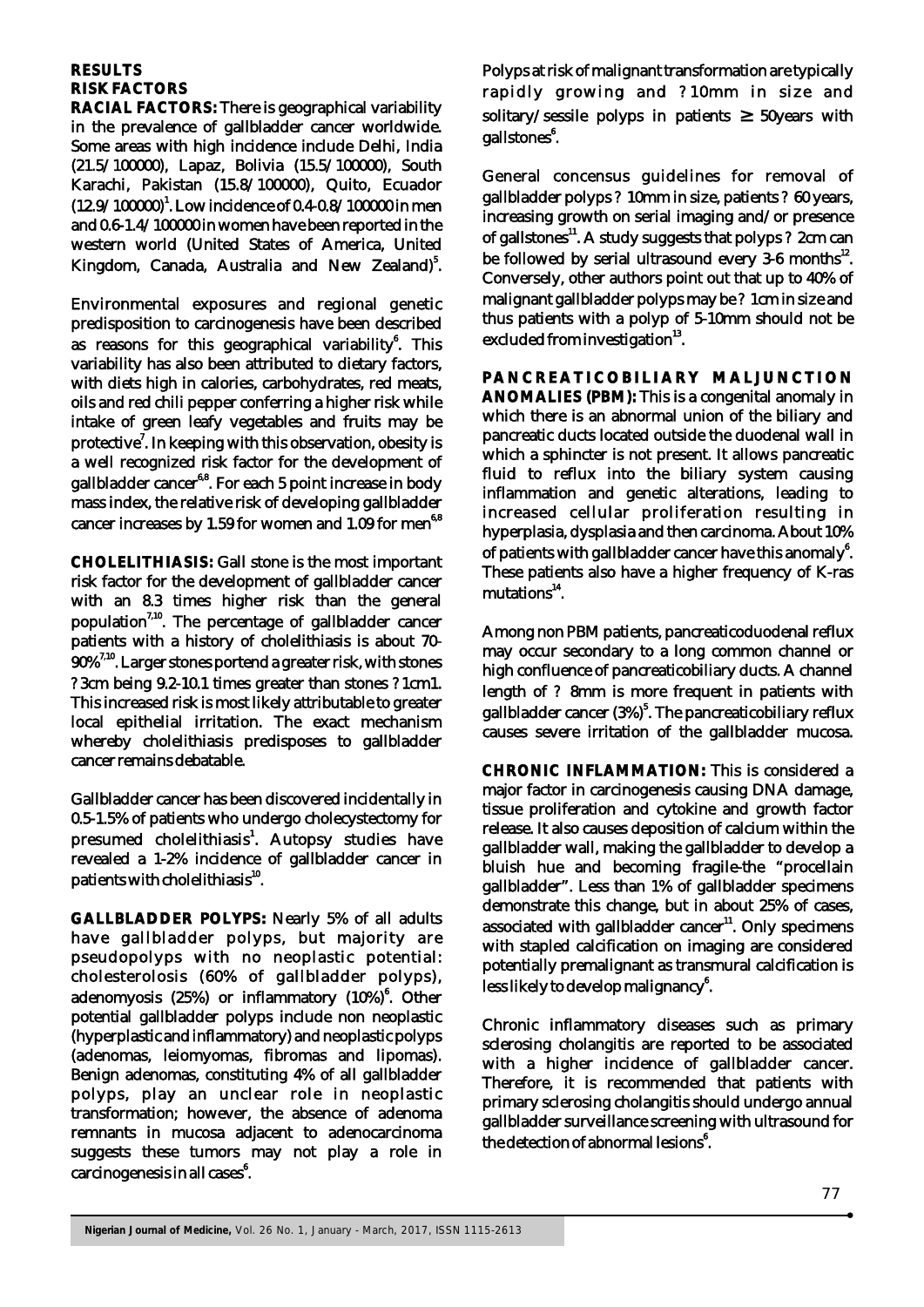**EXPOSURES:** Many substances including heavy metals and radon have been thought to increase gallbladder cancer. Patients with gallbladder cancer have been shown to have low levels of selenium and zinc (which are anti oxidants) and higher levels of copper, lead, cadmium, chromium and nickel (well recognized carcinogens) in serum and bile compared to  $7.15$  patients with cholelithiasis<sup>7,15</sup>. Workers in oil, paper, chemical, shoe, textile and cellulose acetate fiber manufacturing have an increased risk of developing gallbladder cancer. Tobacco, methyldopa and isoniazid may increase the risk of gallbladder cancer while risk associated with intake of oral contraceptives remain controversial $^{7,15}$ .

**INFECTIONS:** Liver flukes particularly Clonochis sinesis and Opisthorchis viverrini have been implicated in gallbladder cancer<sup>6</sup>. An association between Helicobacter infection of the bile and gallbladder carcinogenesis may be related to bacteria induced degradation of bile acid; however, precise mechanisms remain poorly understood<sup>9</sup>. Chronic bacteria cholangitis usually due to Salmonella and Helicobacter increases the risk of biliary tree malignancy. The microorganisms degrade bile constituents by hydrolyzing bile salts and forming carcinogens. Chronic typhoid carrier status is thus a significant risk factor, with 6% of carriers developing gallbladder cancer (a 12 times increased risk) $^{\rm 6}$ .

## **PATHOLOGY**

Gallbladder cancer may arise in the fundus (60%), body  $(30%)$  or neck  $(10%)$ <sup>16</sup>. The development of gallbladder carcinoma occurs over a span of 5-15 years, with tissue alterations including metaplasia, dysplasia, carcinoma in situ and invasive cancer<sup>6</sup>.

Gallbladder cancer may present as a mass lesion, localized wall thickening with induration of the wall or polyposis growth<sup>11</sup>. Obstruction of the neck and/or cystic duct may cause distension or collapse of the gallbladder; neoplasms in the body may constrict the lateral wall resulting in an hour-glass deformity<sup>11</sup>. These lesions are typically greyish-white in colour; however, mucinous and signet ring lesions have a gelatinous cut surface.

Adenocarcinoma is the commonest histological type, accounting for 98% of all gallbladder tumors, twothirds of which are moderately/poorly differentiated while the remaining common histological variants include papillary, mucinous, squamous and adenosquamous sub types<sup>6</sup>. Other rare types of gallbladder cancer include carcinosarcoma, small cell carcinoma, lymphoma, signet ring cell-type tumors and metastasis $17$ . Tumors may contain more than one

histological variant $^{18}$ .

Immunohistochemistry shows that these tumors are positive for cytokeratin 7 (CK 7) with focal expression of carcinoembryonic monoclonal antibody (CEA-M),  $CA$  19-9, MUC1, B72-3 and MUCSAC<sup>18</sup>. Spread of gallbladder cancer occurs via 4 routes:

A) **Local invasion** of the liver (segments IV and V) or other nearby structures i.e bile duct, duodenum, colon, parietal wall and/or abdominal visceras<sup>1,10</sup>. Invasion of the liver is the most common form of direct local spread because of the absence of serosa where the gallbladder attaches to the liver $14,19$ .

B) **Lymphatic dissemination C) Peritoneal spread and D) Haematological spread.**

A number of staging systems have been described for gallbladder cancer including Nevin's staging system, the Japanese Biliary Surgical Society staging systemand the Tumor Node Metastasis (TNM) staging system of the American Joint Committee on Cancer.

**<sup>20</sup> TABLE 1- TNM STAGING**

**T groups for gallbladder cancer**

**TX:** The primary tumor's extent cannot be assessed.

**T0:** There is no evidence of primary tumor.

**Tis:** Cancer cells are only found in the epithelium.

**T1:** The tumor has grown into the lamina propria or the muscle layer (muscularis).

**T1a:** Tumor has grown into lamina propria.

**T1b:** Tumor has grown into the muscularis.

**T2:** The tumor has grown into perimuscular fibrous tissue.

**T3:** The tumor has grown through the serosa and/or it has grown directly into the liver and/or a nearby structure such as stomach, duodenum, colon, pancreas or bile ducts.

**T4:** The tumor has grown into one of the main blood vessels leading into the liver (portal vein or hepatic artery) or it has grown into 2 or more structures outside the liver.

## **N groups for gallbladder cancer**

**NX:** Regional lymph nodes cannot be assessed. **N0:** The cancer has not spread to regional lymph nodes. **N1:** The cancer has spread to regional lymph nodes such as those along the cystic duct, common bile duct, hepatic artery, and portal vein.

**N2:** Metastasis to the peri aortic, pericaval, superior mesenteric artery and/or celiac artery lymph nodes.

**M groups for gallbladder cancer M0:** No metastasis **M1:** Presence of metastasis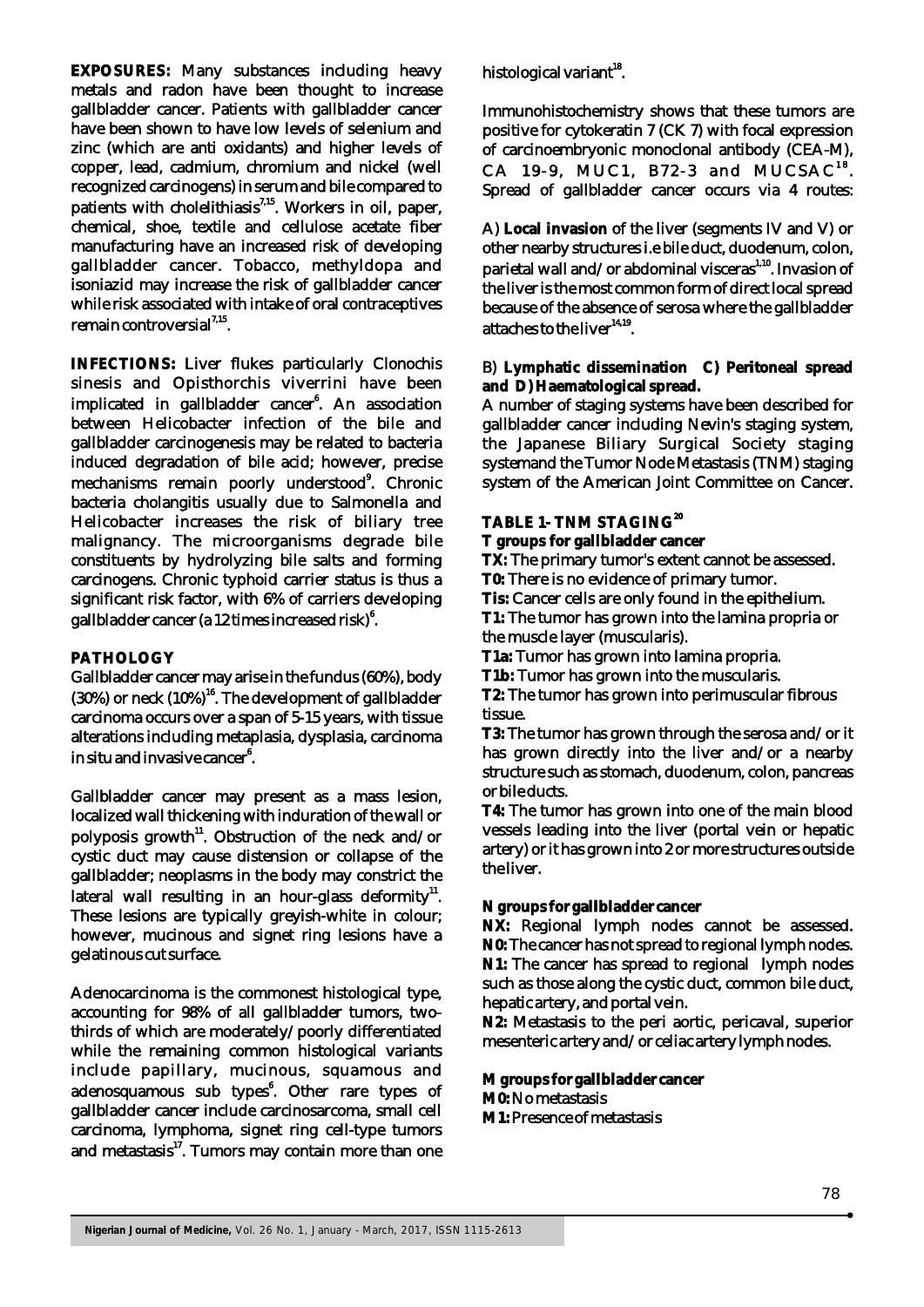**Stage grouping Stage 0:** Tis,N0,M0 **Stage I:** T1,N0,M0 **Stage II:** T2,N0,M0 **Stage IIIA:** T3,N0,M0 **Stage IIIB:** T1 to T3, N1,MO **Stage IVA:** T4,N0,M0 **Stage IVB:** Any T, N2,M0 or any T, any N M1

#### **CLINICAL PRESENTATION**

The symptoms of gallbladder cancer are relatively non specific which in part accounts for the often delayed diagnosis.

The presentation can be divided into 5 syndromes<sup>21</sup>.

**ACUTE CHOLECYSTITIS:** Cancer incidence of 6-8% has been reported in elderly patients with acute cholelithiasis especially when associated with abnormal liver enzymes<sup>22</sup>.

**CHRONIC CHOLECYSTITIS:** Recurrent cholecystitis in patients over age 50with known gallstone disease should raise suspicion for gallbladder cancer $^{23}.$ 

**BILIARY TRACT DISEASE:** Symptoms of biliary obstruction such as jaundice, right upper quadrant pain, nausea, vomiting and in later stages, pruritus are often associated with unresectable disease. Mirizzi syndrome has been associated with a high incidence of gallbladder cancer<sup>24</sup>.

**NON SPECIFIC SYMPTOMATOLOGY:** Anorexia, weight loss and generalized weakness are common symptoms related to gallbladder cancer. Symptoms can also result from local complications such as fistula formation, invasion of adjacent organ presenting with haemobilia, gastrointestinal bleeding and intestinal obstruction. The presence of a palpable right upper quadrant mass indicates unresectability in most cases<sup>25</sup>.

**SYMPTOMS AND SIGNS RELATED TO METASTATIC DISEASE: Include ascites.** hepatomegaly and paraneoplastic syndromes such as acanthosis nigricans

#### **INVESTIGATIONS**

**ULTRASOUND (US):** Most often, this is the initial diagnostic study when the gallbladder is diseased. Gallbladder cancer may appear as a mass replacing or invading the gallbladder, intraluminal growth/polyp or an assymetric gallbladder wall thickening. In advanced disease, the sensitivity and specificity are 85 and 80% respectively; however, in early disease, it fails to detect any abnormality, particularly when the tumor is flat or sessile and is associated with cholelithiasis $^{\circ}$ . Ultrasound may also stage the disease defining the extent of biliary tree involvement and confirming the presence hepatic, arterial or portal vein invasion.

**ENDOSCOPIC ULTRASOUND:** It's currently the definitive imaging modality staging of gallbladder cancer, allowing the precise imaging and acquisition of fine needle aspiration (FNA) biopsy.

**COMPUTERIZED TOMOGRAPHY (CT) SCAN:** This is the most common evaluative imaging in gallbladder cancer and its utilization has been increasing over time $^{26}$ . It is useful in diagnosis and staging and can detect liver or porta hepatis invasion, lymphadenopathy and involvement of adjacent organs. The 4 patterns of gallbladder cancer that have been described on CT scan include a polypoid mass within the gallbladder lumen, focal wall thickening, diffuse wall thickening and a mass replacing the  $\boldsymbol{\mathsf{g}}$ allbladder $^{11}$ .

**E N D O S C O P I C R E T R O G R A D E CHOLANGIOPANCREATICOGRAPHY (ERCP):** It may demonstrate anomalous junction of pancreaticobiliary ducts and allows for the collection of bile samples, brush cytology and/or intralesional  $biopsv<sup>10</sup>$ .

**MAGNETIC RESONANCE IMAGING (MRI), MAGNETIC RESONANCE ANGIOGRAPHY (MRA) A N D MA G N ETI C R ES O N A N C E CHOLANGIOPANCREATICOGRAPHY (MRCP):**  Combination of these 3 is useful in detecting vascular invasion, biliary tree involvement, liver invasion and lymph node involvement<sup>8</sup>. MRI has been shown to be superior to CT scan for differentiating T1a lesions from T1b or greater and as such may be useful in pre operative management planning $^{27}$ .

FLUORODEOXYGLUCOSE-POSITRON **EMI S S I O N T OMO G R A P H Y (F D G - P ET) SCANNING:** This may be useful in detecting ambiguous primary lesions and residual disease after cholecystectomy.

**PERCUTANEOUS APPROACHES:** Image (US or CT) guided FNA biopsy has the potential for a diagnostic accuracy of 80-90%<sup>10</sup>. False negative results of 11-41% may be attributed to incorrect sampling, necrosis or fibrosis.

**LAPAROSCOPY:** Staging laparoscopy is often helpful to assess for peritoneal spread or discontigous liver disease. Weber et alreported that unresectable disease was identified in 48% of their study patients by laparoscopy, thereby, preventing unnecessary morbidity with open laparotomy<sup>9</sup>.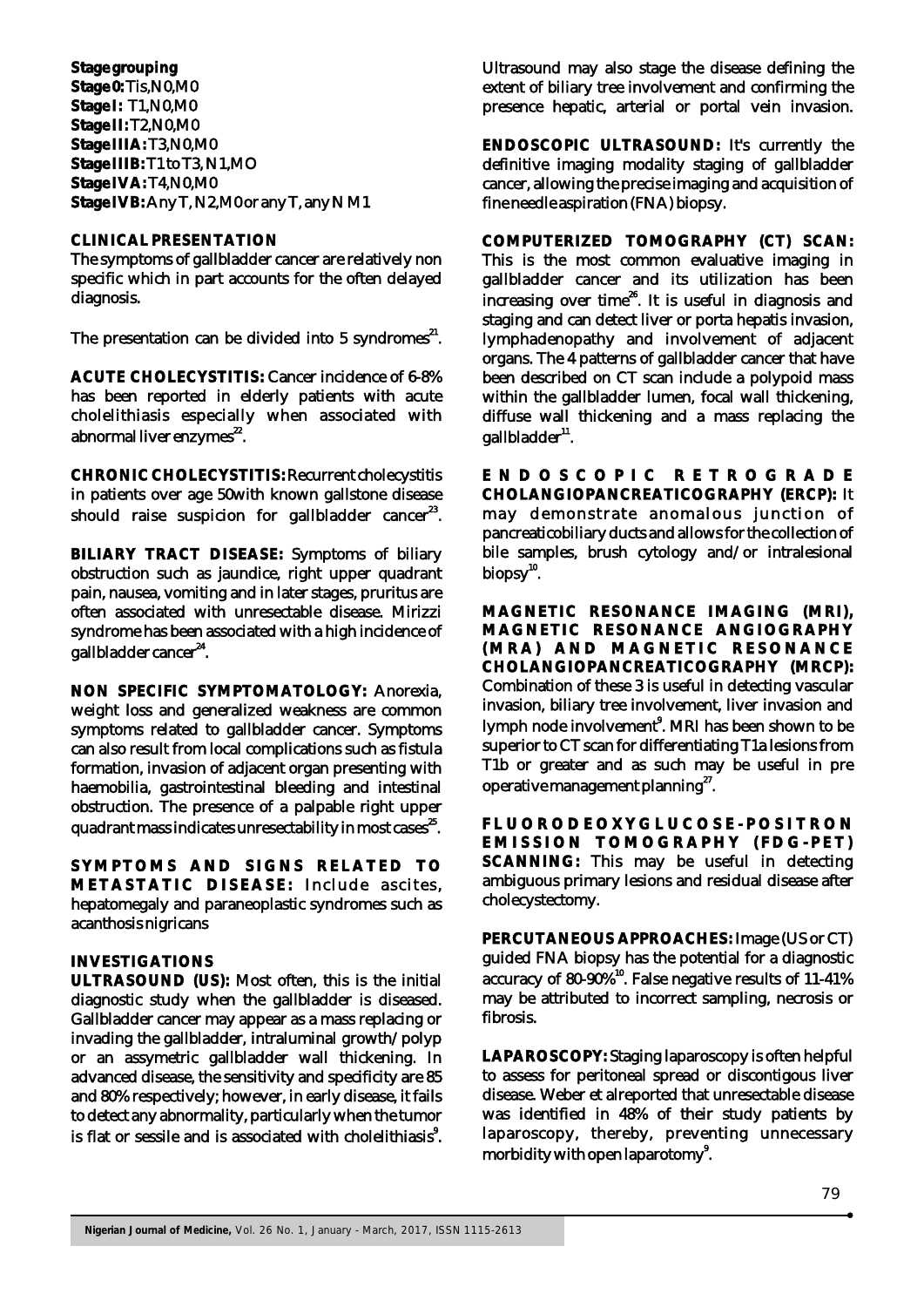#### **SURGICAL TREATMENT**

Complete surgical resection is the only curative treatment for gallbladder cancer<sup>2</sup>. The extent of surgical intervention may range from simple cholecystectomy to being combined with partial hepatectomy, with or without regional lymph node dissection. The appropriate surgical intervention may be estimated using TNM staging $^{11}$ .

**Tis/T1a Disease:** Diagnosis of this is usually made after cholecystectomy. For patients at this stage, simple cholecystectomy is adequate<sup>28</sup>. With this, the 5 year survival rate is reported at 100% with no possible of more aggressive surgical management but only a few cases are seen at this curative stage $\rlap{2}^{2}.$ 

**T1b Disease:** These tumors invade the muscular wall of the gallbladder. Some authors advocate simple cholecystectomy as adequate with 5 year survival of up to 100%<sup>1</sup>. Others call for radical cholecystectomy because locoregional recurrence has been well reported with 5 year survival rates as low as  $37.5$ -68%<sup>1</sup>. Radical cholecystectomy has been recommended for T1b lesions by the National Comprehensive Cancer Network (NCCN)<sup>30</sup>.

**T2 Disease:** Radical cholecystectomy with wedge resection of the gallbladder bed (segments IV and  $\breve{V}$ ) and regional lymph node dissection are recommended1. En-block resection increases 5 year survival to 80-90%. The extent of hepatic resection depends on the involvement of the major hepatic arterial or portal venous structures. Involvement of right portal pedicle necessitates a right hepatectomy; however, in its absence, resection of segments IV and V is adequate<sup>8</sup>.

**T3/T4 Disease:** The NCCN recommends that T3 tumors should undergo radical re operation including hepatic resection and lymph node dissection with or without common bile duct resection and reconstructive hepaticojejunostomy $11$ . T4 tumors are usually not amenable to surgical resection, and palliation is indicated.

## **MEDICAL TREATMENT**

This is used in the management of gallbladder cancer as adjuvant therapy alone or in combination with radiation following surgical resection, in locally advanced non metastatic disease alone or in combination with radiation therapy and in advanced metastatic disease.

**ADJUVANT THERAPY FOLLOWING SURGICAL RESECTION:** NCCN guidelines for gallbladder cancer support adjuvant fluoropyrimidine chemoradiation or fluoropyrimidine or gemcitabine chemotherapy in patients with ? T1N0 gallbladder cancer following curative surgery.

**LOCALLY ADVANCED UNRESECTABLE METASTATIC GALLBLADDER CANCER:** The options include fluoropyrimidinechemoradiation or gemcitabine based chemotherapy (such as gemcitabine/cisplatin combination) or fluoropyrimidine based chemotherapy. Tumor control is rarely achieved with external beam radiation alone  $31$ . However, it is not known if chemoradiation therapy is superior to chemotherapy alone.

**METASTATIC GALLBLADDER CANCER:** Systemic chemotherapy has shown significant but modest survival benefit in the management of advanced gallbladder cancer. In a randomized trial compared systemic chemotherapy of gemcitabine plus oxaloplatin or 5 fluorouracil plus leucovorin versus best supportive care alone in 81 patients with unresectable gallbladder cancer, median overall survival in best supportive care and 5 fluorouracil/leucovorin group was 4.5 and 4.6 months respectively versus 9.5 months in gemcitabine plus  $\alpha$ xaloplatin group<sup>32</sup>.

# **CONCLUSION**

Gallbladder cancer is relatively uncommon with high mortality rate. Risk factors include advance age, female gender, cholelithiasis, porcelain gallbladder, gallbladder polyps, congenital biliary cysts, chronic infection and smoking. Most are discovered incidentally at routine cholecystectomy or present at advance stage of the disease. Surgery is the only curative therapy for gallbladder cancer and the extent is dependent on the TNM stage. However, at diagnosis, only 10% of patients are candidates for curative surgery.

# **REFERENCES**

- 1. Lai CHE, Lau WY. Gallbladder cancer: a comprehensive review. Surgeon 2008; 6:101-110.
- 2. Zhu AX, Hong TS, Hezel AF, Kooby DA. Current management of gallbladder carcinoma. The Oncologist 2010; 15: 168-181.
- 3. Dutta U. Gallbladder cancer: can newer insights improve the outcome? J Gastroenterol and Hepatol 2012; 27: 642-653.
- 4. Ramos-Font C, Gomez –Rio M, Rodriguez-Fernandez A, Jimenez-Heffernan A, Sanchez RS, Llamas-Elvira JM. Ability of FDG-PET/CT in the detection of gallbladder cancer. J Surg Oncol 2014; 109:218-224.